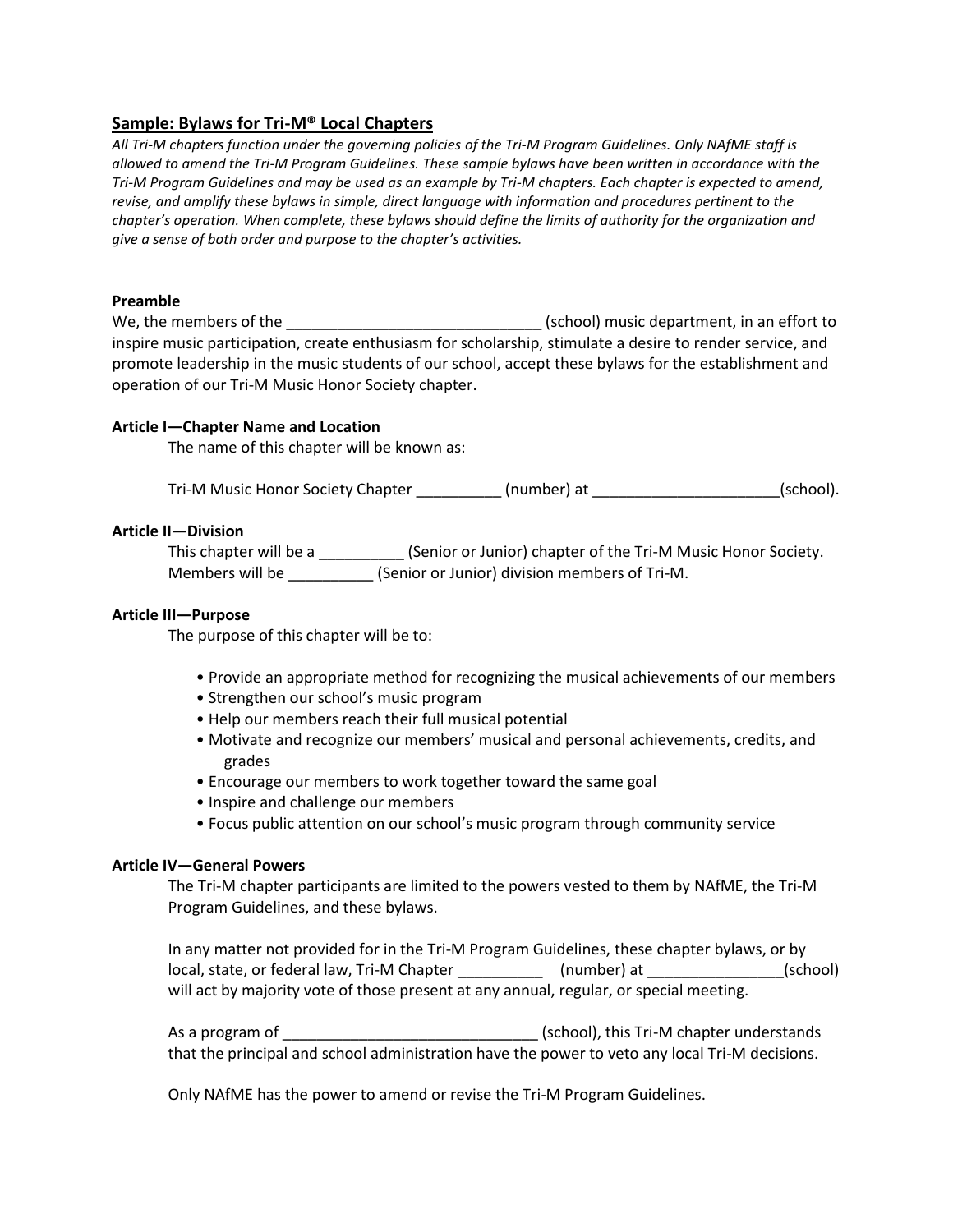## **Article V—Membership**

### **Section One—Membership Classes**

Members shall be Active, Alumni, or Honorary.

## **Section Two—Active Membership**

## **A. Requirements**

Candidates for active student membership shall be chosen by (select one) the chapter advisor/a faculty committee made up of \_\_\_\_\_\_\_\_\_\_\_ (number) faculty members appointed by \_\_\_\_\_\_\_\_\_\_\_\_ (advisor/ principal). Candidates for active student membership shall be chosen from those students enrolled in the music department at (school). Candidates, at the time of their selection, shall meet the following requirements:

- They must have enrolled in a music ensemble and/or class for at least one semester of the current school year at , (school);
- They must exhibit leadership, service, and character in their activities while at \_\_\_\_\_\_\_\_\_\_\_\_\_\_\_\_\_\_\_\_\_\_\_\_\_\_\_\_\_\_ (school); and
- They must have maintained for the previous semester at least an A average grade or

equivalent in music with at least a B average grade or equivalent in other academic subjects. (These are the minimal requirements that appear in the Tri-M Program Guidelines. The local chapter has the option to raise these minimal requirements at the discretion of the chapter advisor.)

# **B. Public Notice**

A written description of the selection procedure shall be made available to all music students and their parents prior to candidate consideration. The selection procedure shall be consistent with articles of the Tri-M Program Guidelines.

# **C. Lapsed Membership**

Members and their eligibility for Tri-M membership (shall/shall not) be reviewed on an annual basis to consider their continued participation in the Tri-M program. (If reviewed annually) These reviews shall be done (at what part of the school year), by (advisor/committee of \_\_\_\_\_\_\_\_\_\_ (number) faculty/committee of \_\_\_\_\_\_\_\_\_\_ (number) students/other). The review shall confirm the member's enrollment in a  $\qquad \qquad$  (school) music ensemble and/or class for at least one semester of the current school year and that the member has maintained for the previous semester at least a B average grade or equivalent in music, with at least a C average grade or equivalent in other academic subjects.

If a current member does not or cannot meet the academic or music criteria necessary to be considered a Tri-M member, his or her membership will lapse in good standing until the music and academic criteria are once again met.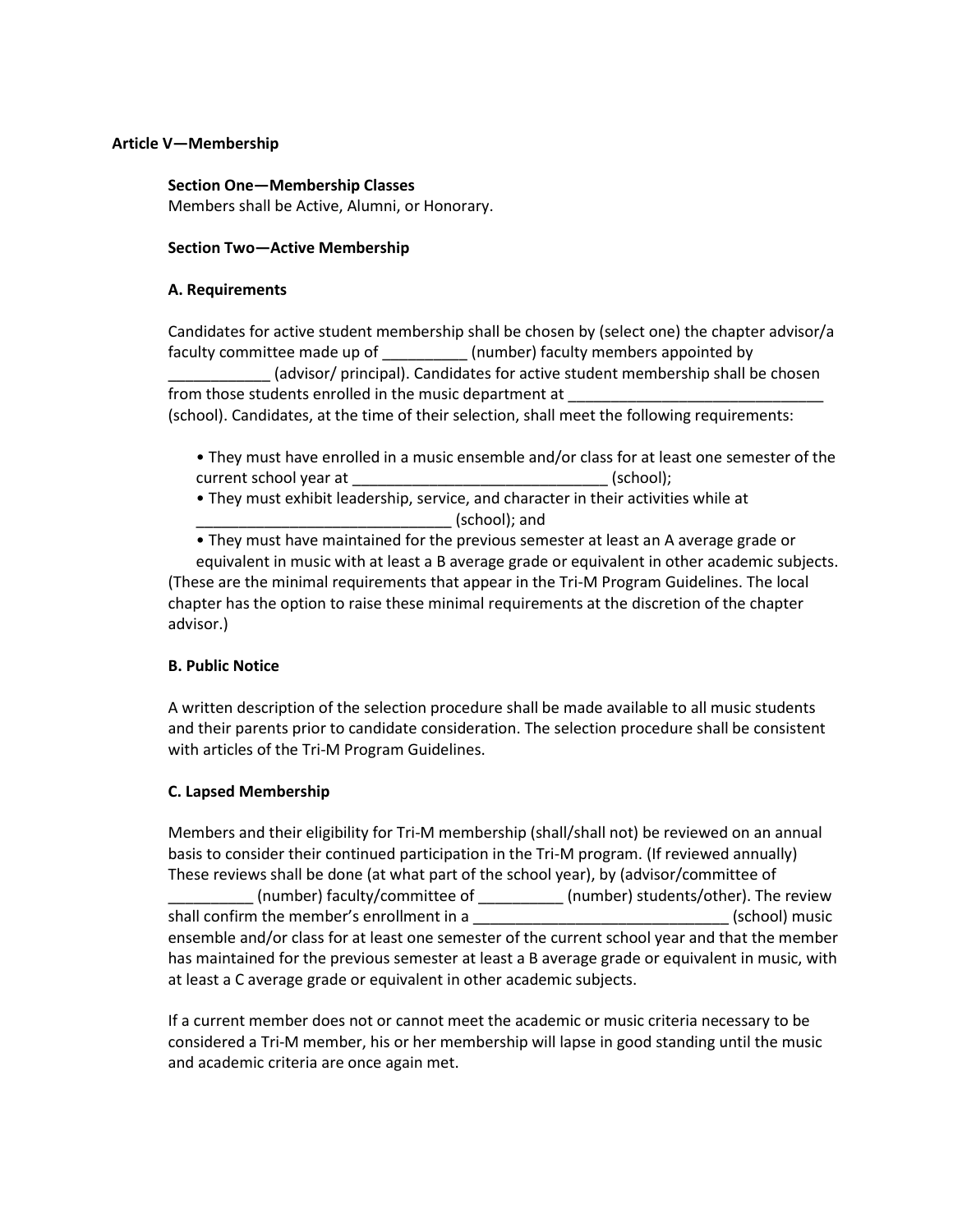The chapter advisor shall determine when a lapsed member is reinstated based upon proof that membership criteria have once again been met.

## **D. Dismissal**

Dismissal is a permanent revocation of Tri-M membership without the option of reinstatement unless overturned by an appeal.

Dismissal is warranted by flagrant violation of school rules or criminal law. A member may be dismissed without warning. A written documentation of the dismissal procedure shall be available to interested parties.

Any member who is dismissed shall surrender all Tri-M insignia items to the chapter advisor. If the member paid for the membership insignia items, the chapter will reimburse the student for the original cost of the items.

## **E. Dismissal Appeal**

A member who has been dismissed may appeal the decision. The principal of the school shall assign an impartial faculty committee of three or more to review the appeal. The same rules that would be used for a disciplinary appeal in the school district shall apply.

## **Section Three—Alumni Membership**

Upon graduation, active members shall become alumni members. Alumni members shall have no voice or vote in chapter affairs.

# **Section Four—Honorary Membership**

The chapter advisor may award honorary memberships in recognition of achievement and/or outstanding service rendered to the chapter in keeping with the purpose of the Tri-M Music Honor Society. Honorary membership may be awarded to guest clinicians, school officials, principals, teachers, Tri-M advisors, adults, or students with disabilities who are unable to fully meet the active member criteria. Other students are not eligible for honorary membership. Honorary members have no voice or vote in chapter affairs.

### **Article VI—Executive Committee**

### **Section One—Committee Members**

The executive committee of this chapter will consist of a chapter advisor and student officers.

# **Section Two—Chapter Advisor**

The chapter advisor of this chapter shall be a teacher in the music department at \_\_\_\_\_\_\_\_\_\_\_\_\_\_\_\_\_\_\_\_\_\_\_\_\_\_\_\_\_\_ (school). This chapter will (have/not have) co-advisors appointed by the advisor to assist with chapter operations.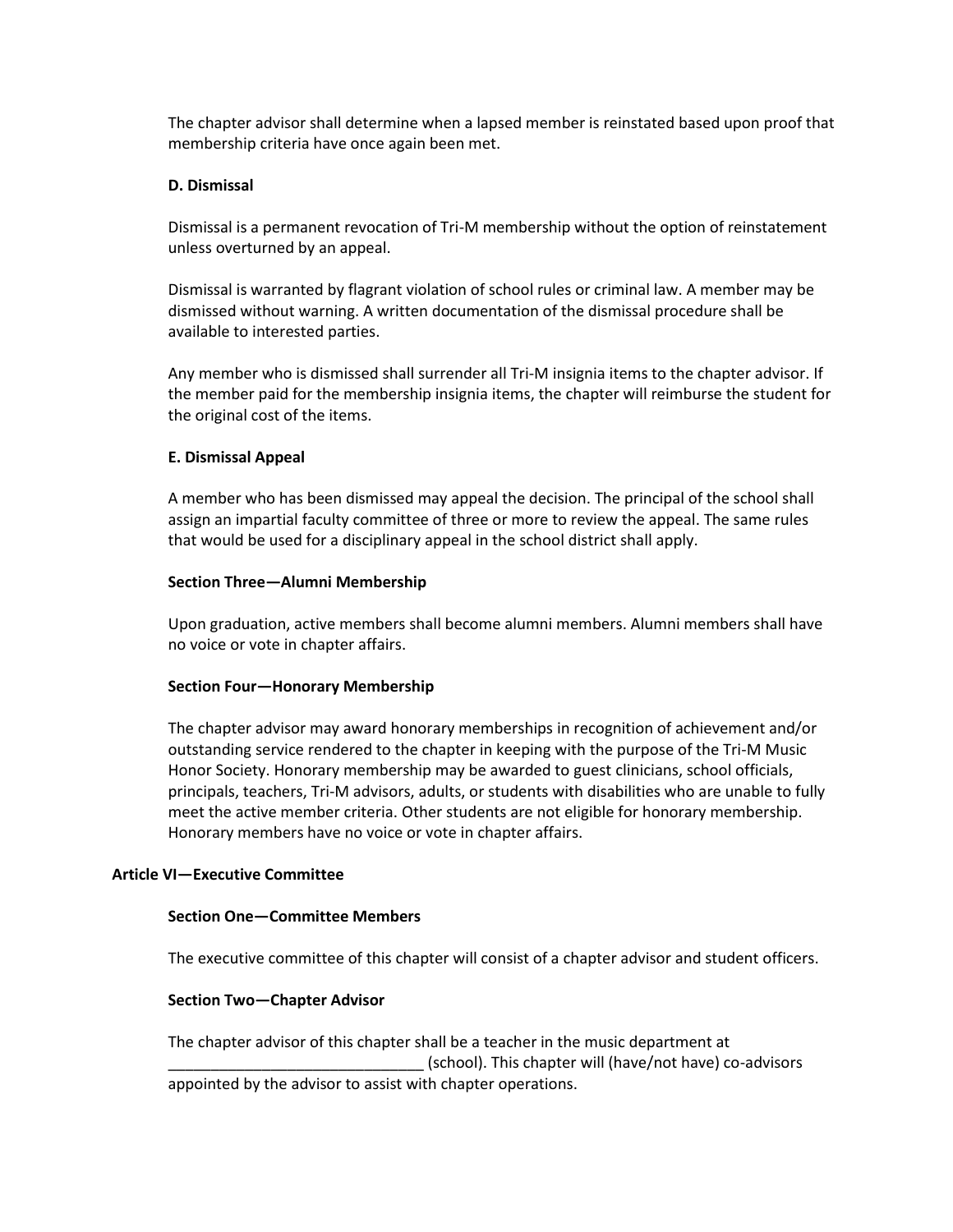## **Section Three—Student Officers**

The student officers of this chapter will include a president, vice president, secretary, treasurer, historian, \_\_\_\_\_\_\_\_\_\_\_\_\_\_\_\_\_ (other).

### **Section Four—Quorum Requirement**

A majority of the officers and the chapter advisor constitute a quorum.

### **Article VII—Duties of the Executive Committee**

### **Section One—Chapter Advisor**

The advisor of this chapter will act as supervisor, guide, and counselor in all matters pertaining to chapter operations. The advisor will attend all executive committee and chapter meetings and will help officers fulfill their respective duties, including maintaining chapter records and submitting chapter fees with the proper forms.

## **Section Two—President**

The chapter president will lead the members toward the attainment of the goals of this chapter and of the Tri-M Music Honor Society. The president will preside at all meetings of the chapter and of the executive committee. The president and the other officers will conduct the induction ceremony for new members and will hold an election to appoint new officers to preside the following year.

### **Section Three—Vice President**

The vice president of this chapter will preside at all meetings of the chapter in the absence of the president, and it will be his or her duty to assist the president. If programs, special projects, or activities are planned in addition to the membership presentation ceremony, the vice president will also serve as program chairperson.

### **Section Four—Secretary**

The secretary of this chapter will be responsible for all correspondence of the chapter and will keep an accurate record of attendance, minutes, and all transactions and meetings of the chapter. The secretary will also serve as social chairperson.

### **Section Five—Treasurer**

The treasurer of this chapter will keep an accurate record of all monies received and disbursed, membership fees paid to the honor society (if any), and all membership pin emblems, cards, certificates, and insignia items secured from the national office. The treasurer will report at each meeting the receipts, disbursements, and cash balance on hand. The chapter advisor should make an audit of the treasurer's records at the end of each semester. The treasurer will also serve as membership chairperson.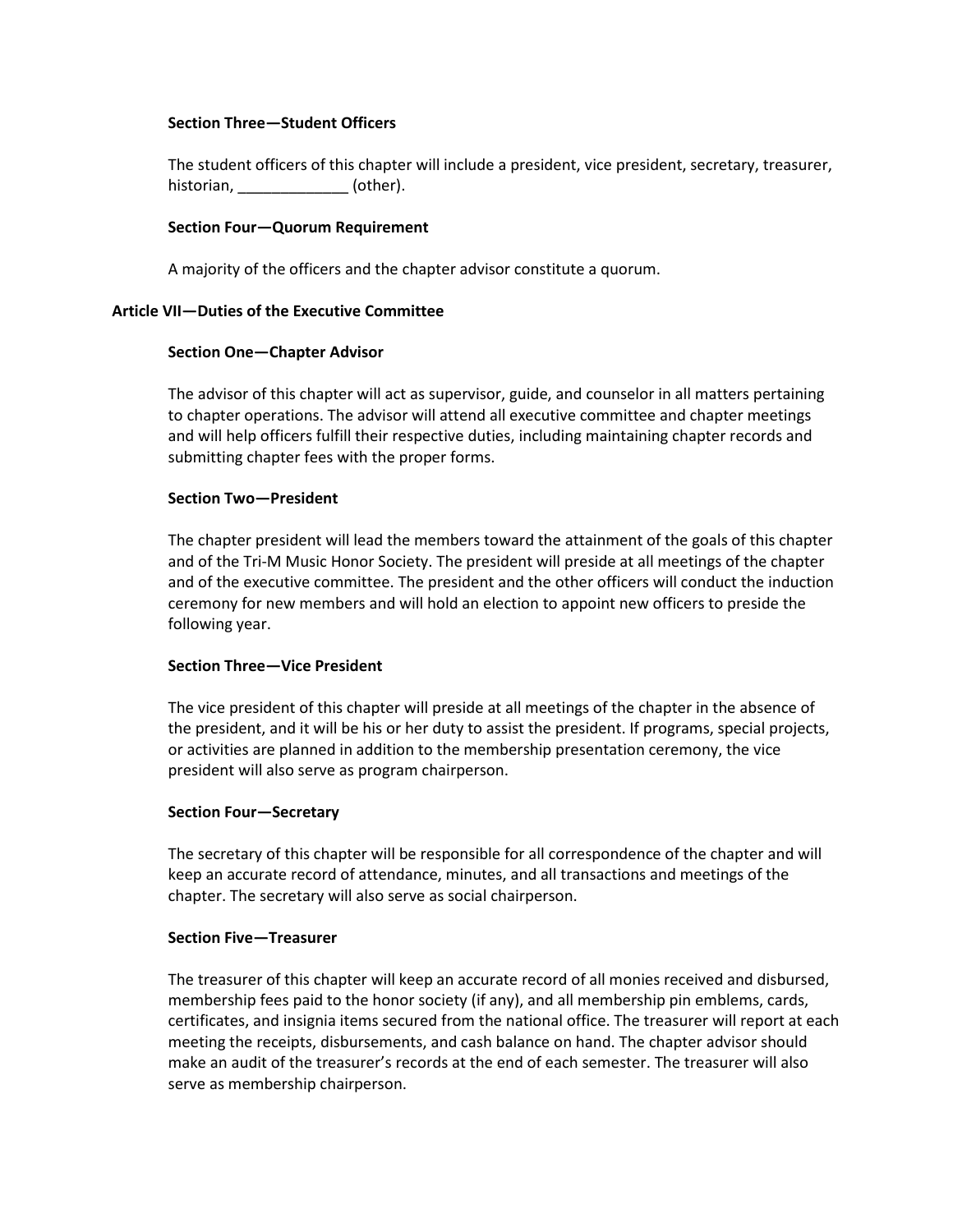### **Section Six—Historian**

The chapter historian shall keep a comprehensive record of all programs presented by the chapter and its members, including pictures and news clippings; serve as publicity chairperson; and be responsible for compiling the chapter's entry for Chapter of the Year.

## **Article VIII—Nomination and Election of Officers**

During a spring meeting, the president will appoint a nominating committee of three who will propose a slate of officers for the coming year and present it at the following meeting. Nominations may also be made from the floor. The candidates will be elected by a majority ballot vote. New officers for the coming year will be installed before the close of the school year in which the election takes place.

#### **Article IX—Vacancies on the Executive Committee**

Vacancies occurring on the executive committee during the school year will be filled on a temporary basis with chapter members selected by the chapter advisor. Temporary executive committee assignments are valid only until the next meeting of the chapter, when an election will be held to fill such vacancies.

#### **Article X—Meetings**

#### **Section One—Planning**

The executive committee will meet in advance to outline scheduled meetings.

### **Section Two—Times**

Regular meetings during the school year shall be on days designated by the executive committee and in accordance with school policy and regulations.

#### **Section Three—Frequency**

There will be at least \_\_\_\_\_\_\_\_\_\_\_ (number) scheduled meetings of this chapter per year and determined by the chapter advisor.

#### **Section Four—Voting**

All members may attend scheduled meetings. No meeting may be held unless the chapter advisor is present. Only the chapter advisor and active student members have a voice or vote in chapter affairs.

#### **Section Five—Special Meetings**

The chapter president or other designated student leader may call special meetings approved by the executive committee.